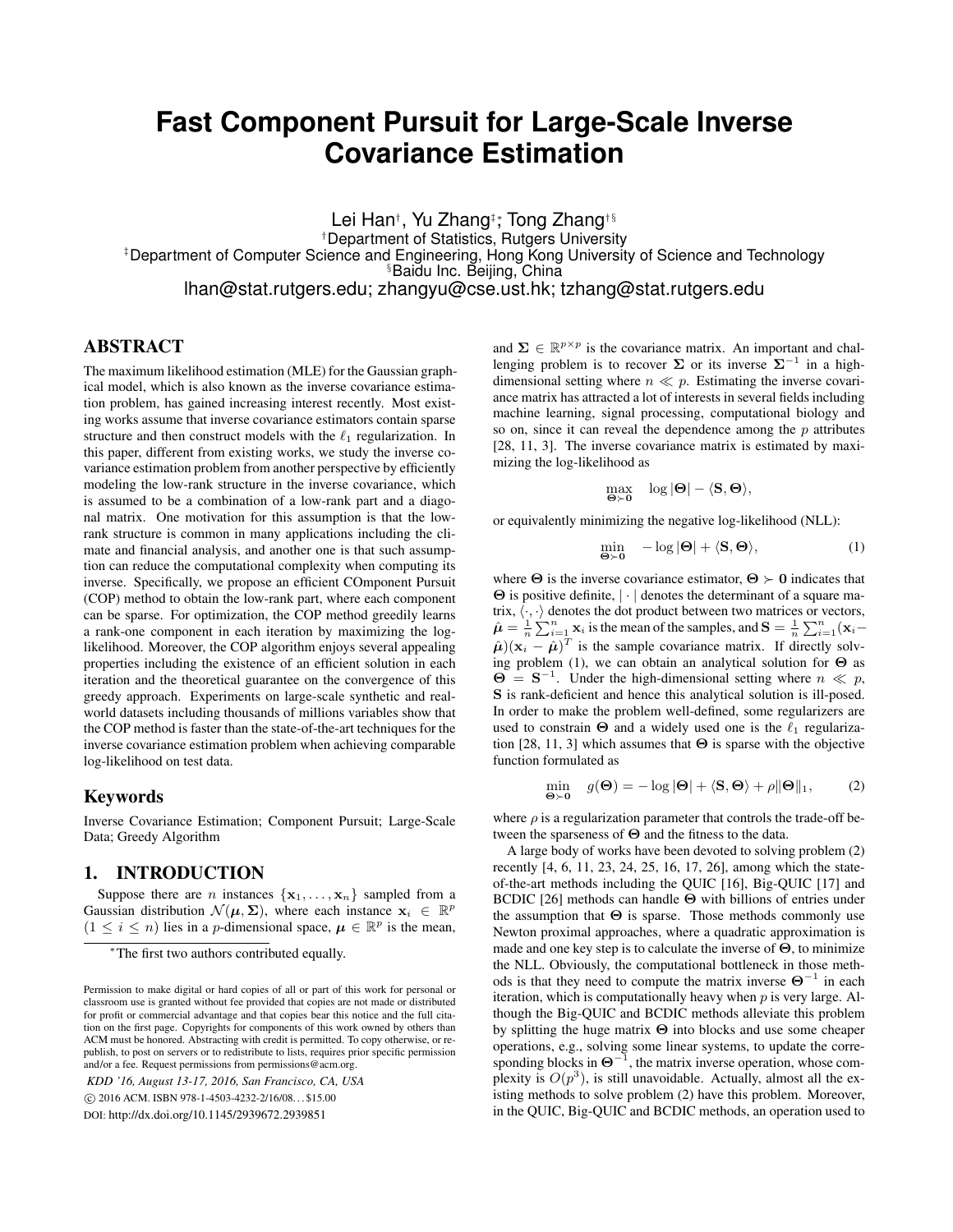largely improve the efficiency is to restrict the number of updated positions in Θ and this operation works well when the optimal Θ is very sparse, corresponding to a situation that the regularization parameter  $\rho$  in problem (2) has a large value. To see this, empirical studies in those works [16, 17, 26] choose  $\rho$  such that the optimal  $\Theta$  has only 10p non-zero entries out of a total number of  $p^2$  entries and so only a very small fraction (i.e.,  $10/p$ ) in the optimal  $\Theta$ can have non-zero values. Therefore, although those works claim that their methods can handle a covariance matrix with billions of entries, only a small number of non-zero values are actually computed. Empirically we find that the QUIC, Big-QUIC, and BCDIC methods are not very efficient when  $\rho$  has a smaller value. Moreover, an extremely sparse Θ learned in those works may fail to recover the true relations between attributes.

In this paper, we investigate the inverse covariance estimation problem from another perspective by modeling the low-rank structure contained in Θ. One motivation for learning the low-rank structure in  $\Theta$  is that the low-rank structure is common in many applications. For example, in climate research, spatially close locations usually exhibit strong dependencies in the climate attributes and such geographical consistency usually leads to low-rank structure in the data [14, 2, 27]. Similarly, in traffic analysis, strong local correlations have been detected on large-scale traffic networks and hence low-rank structure exists [13]. Moreover, in computational finance, a large body of works have focused on estimating nearly low-rank covariance or precision matrices for economy and stock analysis [9, 10, 7, 8]. Moreover, in addition to the generality of the low-rank structure in various applications, this assumption can bring the computational benefit since the matrix inverse  $\Theta^{-1}$ required in each iteration can be computed in lower complexity.

Specifically, we propose a COmponent Pursuit (COP) method which assumes that the inverse covariance is a combination of a diagonal matrix and a low-rank matrix which can be sparse. In order to obtain the low-rank part in Θ, the COP method greedily learns a rank-one component in each iteration by maximizing the log-likelihood, where each rank-one component can be sparse. The subproblem associated with each rank-one component is shown to be non-convex under the high-dimensional setting but due to the special structure of the subproblem, we can prove that all its local optimums have the globally optimal objective value, making the optimization easier. We further show that the greedy COP algorithm inherently enjoys several appealing properties including the existence of an efficient solution for each subproblem and the theoretical guarantee on the convergence of this greedy approach. Compared with most existing methods whose complexity is  $O(p^3)$ , the proposed COP method only takes  $O(p^2)$  operations. Experiments on large-scale synthetic and real-world datasets show that the proposed COP method is faster than the state-of-the-art methods for large-scale inverse covariance estimation when achieving comparable log-likelihood on test data.

Notations: We use lower-case letters for scalars, bold-face and lower-case letters for vectors, and bold-face and upper case letters for matrices.  $tr(\cdot)$  denotes the trace of a square matrix. rank $(\cdot)$  denotes the rank of a matrix. diag( $\cdot$ ) converts a vector to a diagonal matrix or extracts the diagonal entries in a square matrix to form a vector.  $\|\cdot\|_2$  denotes the  $\ell_2$  norm of a vector.  $\|\cdot\|_*$  denotes the  $\ell_2$  norm of a matrix, which equals the maximum eigenvalue of a square matrix.

### 2. RELATED WORK

Most of the previous studies [4, 6, 11, 23, 24, 25, 16, 17, 26] assume that the inverse covariance matrix is sparse and propose different optimization algorithms to solve problem (2). Different

from those approaches, we aim to learn low-rank structure in the inverse covariance matrix.

Similar to our work, some recent methods investigate other structures of the inverse covariance instead of learning with pure sparsity. For example, in [23, 14, 17], the inverse covariance matrix is assumed to have diagonal block structure, where each diagonal block matrix is sparse, when the attributes can be divided into several groups with each one containing similar attributes. Moreover, the latent Gaussian graphical model (LGGM) proposed in [5] assumes that the inverse covariance is equal to the difference between a sparse matrix and a low-rank matrix, and two algorithms [22, 15] including the alternating direction method and Newton proximal method have been proposed for the LGGM method. However, these methods [23, 14, 17] still learn the sparse inverse covariance and the LGGM method treats the sparse part as a dominate part. Moreover, computing the matrix inverse with  $O(p^3)$  complexity is unavoidable in the LGGM method and even worse, it has to recover the low-rank part via the eigen-decomposition in each iteration, which also costs  $O(p^3)$ . Different from these algorithms, the proposed COP method focuses on learning the low-rank part and greedily pursuits a rank-one component in each iteration, whose complexity is  $O(p^2)$ .

The proposed COP method seems related to the principal component analysis (PCA) [18] but they are different, since the PCA assumes the covariance matrix is a sum of a low-rank part and a diagonal one but in the proposed COP method, the *inverse* covariance matrix is a combination of a low-rank part and a diagonal one, implying that the covariance matrix equals the difference between a diagonal part and a low-rank one.

### 3. MOTIVATION AND PROBLEM SETUP

In this section, we formally present the motivation and define the problem. In order to make the inverse covariance Θ positive definite to satisfy the constraint of problem (1), we assume that Θ is combination of two matrices, i.e.,  $\Theta = L + P$ , where L is a low-rank positive semidefinite matrix and P is a positive definite diagonal matrix. Such assumption on the structure of  $L$  and  $P$  is motivated by the solution of problem (1) as revealed in the following corollary.

COROLLARY 1. *The optimal solution* Θ<sup>∗</sup> *of problem (1) satisfies the following condition:*

$$
\Theta^* \succeq \frac{1}{\|\mathbf{S}\|_{\star}}\mathbf{I},
$$

*where* **I** *is an identity matrix with appropriate size and*  $A \succeq B$ *implies that* A − B *is positive semidefinite for two square matrices* A *and* B*.*

Corollary 1 can be directly proved by theorems in [3, 21] and thus its proof is omitted here. From Corollary 1,  $\Theta^*$  can be rewritten as  $\Theta^* = \left(\Theta^* - \frac{1}{\|\mathbf{S}\|_{*}}\mathbf{I}\right) + \frac{1}{\|\mathbf{S}\|_{*}}\mathbf{I}$  where  $\frac{1}{\|\mathbf{S}\|_{*}}\mathbf{I}$  is diagonal and  $\Theta^* - \frac{1}{\|\mathbf{S}\|_{*}} \mathbf{I}$  can be assumed to capture the low-rank structure. Inspired by this decomposition, we just assume that L is a low-rank positive definite matrix and  $P = diag(\eta)$  is a diagonal matrix where  $\eta \in \mathbb{R}^p$  with each entry, i.e.,  $\eta_i$ , positive. As we will see later, such assumption on the structure of Θ can bring computational benefit since the complexity to compute  $\Theta^{-1}$  reduces from  $O(p^3)$  to  $O(p^2)$ .

Then we are ready to present the problem formulation. Given the sample covariance matrix  $\mathbf{S} \in \mathbb{R}^{p \times p}$ , we consider the inverse covariance estimation problem by assuming a low-rank plus diagonal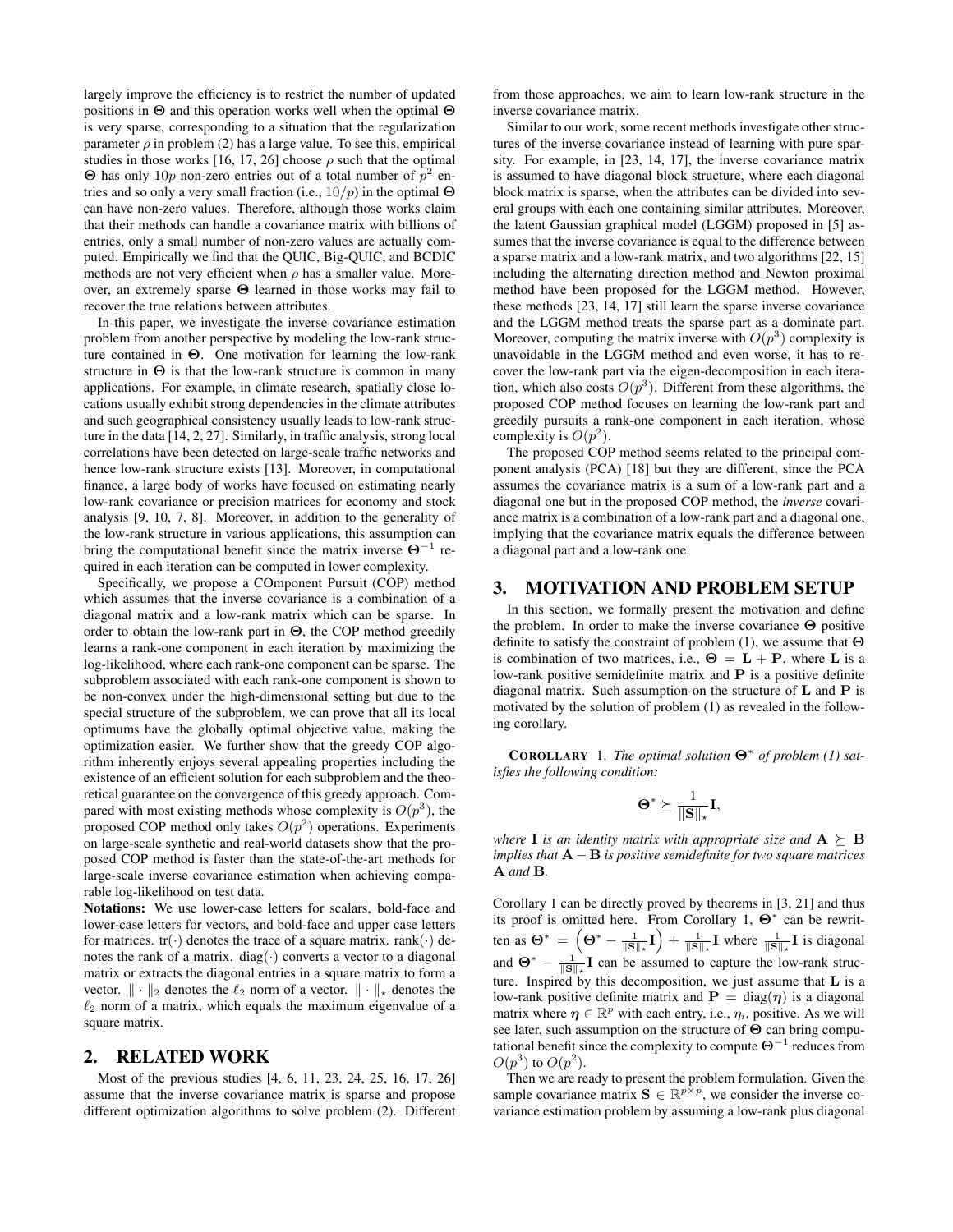structure as

$$
\min_{\Theta} \mathcal{L}(\Theta) = -\log |\Theta| + \langle \mathbf{S}, \Theta \rangle \tag{3}
$$
  
s.t.  $\Theta = \mathbf{L} + \mathbf{P}, \ \mathbf{P} = \text{diag}(\boldsymbol{\eta}), \ \eta_i > 0, \ \mathbf{L} \succeq \mathbf{0}, \ \text{rank}(\mathbf{L}) \le r$ 

where  $r \ll p$  is a pre-defined rank. In the next section, we propose the efficient COP method to solve problem (3).

### 4. THE COP METHOD

In this section, we show how to solve problem (3) efficiently. Since there are two parts,  $L$  and  $P$ , in problem (3), we use an alternating method to solve it. That is, in each iteration, we first optimize problem (3) with respect to (w.r.t.)  $\bf{P}$  by fixing  $\bf{L}$  and then estimate  $L$  with  $P$  fixed, where  $L$  is learned by pursuing its rank-one components greedily.

### 4.1 Learning Diagonal Part

When the low-rank component  $L$  is fixed, the problem w.r.t. the diagonal part P is

$$
\min_{\mathbf{P}} h(\mathbf{P}) = -\log|\mathbf{L} + \mathbf{P}| + \langle \mathbf{S}, \mathbf{P} \rangle
$$
  
s.t.  $\mathbf{P} = \text{diag}(\boldsymbol{\eta}), \eta_i > 0.$  (4)

It is easy to prove that problem (4) is convex w.r.t. **P** or  $\eta$  and we can use some gradient descent method to solve it directly, where the gradient of the objective function in problem (4) is

$$
\nabla_{\boldsymbol{\eta}} h(\mathbf{P}) = -\text{diag}((\mathbf{L} + \mathbf{P})^{-1}) + \text{diag}(\mathbf{S}),
$$

where  $(\mathbf{L} + \mathbf{P})^{-1} = \mathbf{P}^{-1} - \mathbf{P}^{-1}\mathbf{U}(\mathbf{I} + \mathbf{U}^T\mathbf{P}^{-1}\mathbf{U})^{-1}\mathbf{U}^T\mathbf{P}^{-1}$  by utilizing the low-rank structure of  $\bold{L}$  that  $\bold{L}$  equals  $\bold{U}\bold{U}^T$  for some low-rank U and hence it can be computed efficiently. Then, with a carefully chosen step size as [16, 17, 15], the positiveness of  $\eta_i$ 's can be guaranteed in each iteration.

Moreover, at the beginning of the COP algorithm, L is set to be a zero matrix and the problem for  $P$  is formulated as

$$
\min_{\mathbf{P}} \left\{-\log |\mathbf{P}| + \langle \mathbf{S}, \mathbf{P} \rangle = -\sum_{i=1}^{p} \log \eta_i + \langle \text{diag}(\mathbf{S}), \boldsymbol{\eta} \rangle \right\},\
$$

which has an analytical solution  $\eta_i = \frac{1}{s_{ii}}$  for  $1 \le i \le p$ , where  $s_{ij}$ denotes the  $(i, j)$ th element in S and  $s_{ii}$  is positive since S is a covariance matrix. We use this analytical solution as the initialization for P.

#### 4.2 Component Pursuit for Low-Rank Part

With a fixed P, we aim to learn the low-rank part **L** efficiently. We propose to pursue its rank-one components of L iteratively. When P is fixed, the problem w.r.t. L can be formulated as

$$
\min_{\mathbf{L}} \quad -\log|\mathbf{L} + \mathbf{P}| + \langle \mathbf{S}, \mathbf{L} \rangle
$$
  
s.t. 
$$
\mathbf{L} \succeq \mathbf{0}, \text{ rank}(\mathbf{L}) \leq r.
$$
 (5)

In order to make the whole algorithm efficient, we aim to learn the rank-one components in **L** greedily and hence in the  $(k+1)$ th iteration we formulate the estimation  ${\bf L}_{k+1}$  as  ${\bf L}_{k+1}={\bf L}_k+{\bf u}_{k+1}{\bf u}_{k+1}^T$ where  $L_k$  is the low-rank estimation obtained until the kth iteration and  $\mathbf{u}_{k+1}$  is the rank-one component to be learned in the  $(k+1)$ th iteration. By defining  $M_k = L_k + P_k$ , the subproblem w.r.t.  $u_{k+1}$ in the  $(k + 1)$ th iteration can be formulated as

$$
\min_{\mathbf{u}} F(\mathbf{u}\mathbf{u}^T) \triangleq -\log|\mathbf{M}_k + \mathbf{u}\mathbf{u}^T| + \langle \mathbf{S}, \mathbf{u}\mathbf{u}^T \rangle, \tag{6}
$$

which can be simplified by omitting some constant terms as

$$
\min_{\mathbf{u}} f(\mathbf{u}) \triangleq -\log \left(1 + \mathbf{u}^T \mathbf{M}_k^{-1} \mathbf{u}\right) + \langle \mathbf{S}, \mathbf{u} \mathbf{u}^T \rangle. \tag{7}
$$

Based on problem (7), we are also interested in learning structured components. For example, in many situations, the rank-one component in the low-rank structure can be sparse [29]. To obtain sparse components via the  $\ell_1$  regularization, a simple variant of problem (7) can be formulated as

$$
\min_{\mathbf{u}} - \log \left( 1 + \mathbf{u}^T \mathbf{M}_k^{-1} \mathbf{u} \right) + \langle \mathbf{S}, \mathbf{u} \mathbf{u}^T \rangle + \gamma \|\mathbf{u}\|_1, \qquad (8)
$$

where  $\gamma > 0$  is a regularization parameter controlling sparsity in the rank-one component vector u.

Here we investigate both problems (7) and (8). For the two problems, the following theorem with its proof in the appendix shows that they are non-convex under the high-dimensional setting.

**THEOREM** 1. When  $n \ll p$ , problems (7) and (8) are non*convex w.r.t.* u*.*

According to Theorem 1, we could only find a local optimum of  $u_{k+1}$ , making the greedy algorithm hard to learn a globally optimal rank-one component of L in each iteration. Fortunately, we find that all the local optimums of problem (7) have the same globally optimal objective value of problem (6) according to the following theorem.

THEOREM 2. *For problem (7), if* u *is a rank deficient local minimum of*  $f(\mathbf{u})$ *, then*  $\mathbf{U} = \mathbf{u}\mathbf{u}^T$  is a global minimum of  $F(\mathbf{U})$ *, i.e., all the local optimums have the same globally optimal objective value in problem (6).*

Theorem 2 allows us to use any optimization method, which can find a local optimum, to solve problem (7). Generally, we can use gradient descent algorithms since the objective function  $f(\cdot)$  is differentiable and its gradient can be computed as

$$
\nabla_{\mathbf{u}}f(\mathbf{u}) = -\frac{2\mathbf{M}_k^{-1}\mathbf{u}}{1 + \mathbf{u}^T\mathbf{M}_k^{-1}\mathbf{u}} + 2\mathbf{S}\mathbf{u}.
$$

For problem (8), there is no result similar to Theorem 2. However, we can use general proximal gradient (GPG) methods [12, 20] to solve it efficiently by using the optimal solution of problem (7) as the initialization to speedup the convergence. The entire greedy COP algorithm is depicted in Algorithm 1.

| Algorithm 1 The COP algorithm. |
|--------------------------------|
|--------------------------------|

Input:  $S, r$ ; Output:  $\hat{\Theta}$ ;

1: Initialize  $P_0$  and set  $M_0 = P_0$ ,  $k = 0$ ;

- 2: repeat
- 3: Solve problem (7) or (8) with fixed  $P_k$ ;
- 4:  ${\bf L}_{k+1} = {\bf L}_k + {\bf u}_{k+1}^* {\bf u}_{k+1}^{*T};$
- 5:  $\mathbf{M}_k = \mathbf{L}_k + \mathbf{P}_k$ ;
- 6: Compute  $M_{k+1}^{-1}$ ;
- 7: Update  $P_k$  with fixed  $L_k$ ;
- 8:  $k := k + 1;$
- 9: until  $k > r$  or some convergence criterion is satisfied 10:  $\ddot{\Theta} = M_k$ ;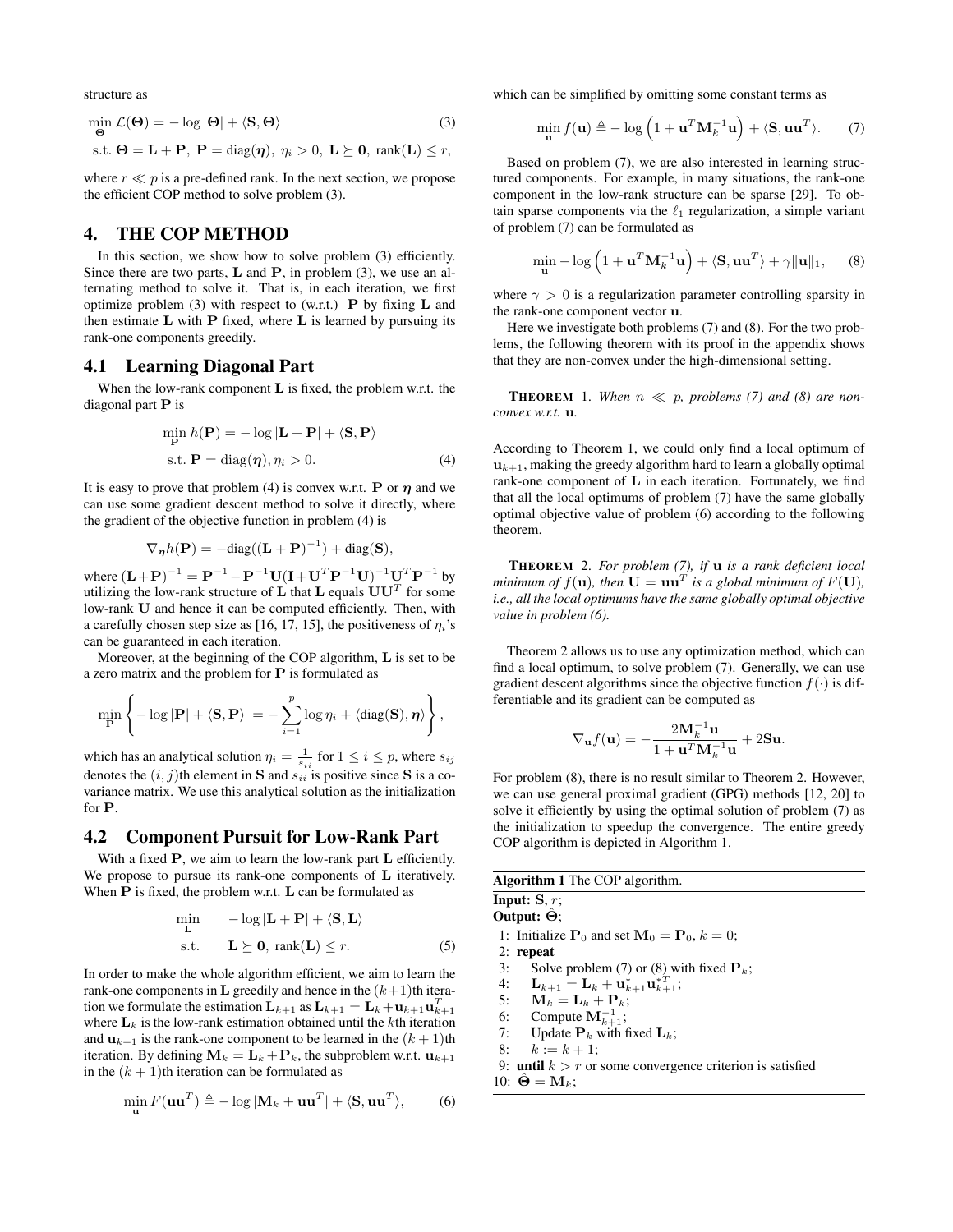# 5. THEORETICAL ANALYSIS

In this section, we theoretically analyze the COP method, where we derive an efficiently analytical solution for problem (7) and prove the convergence of the COP algorithm in Algorithm 1.

We first present some interesting properties, which set the stage for the introduce of our main results, of the COP method.

**PROPOSITION** 1. Assume  $M_k$  is the matrix obtained in the kth iteration of Algorithm 1. If there exists a vector  $\mathbf{a} \in \mathbb{R}^p$  that

$$
\mathbf{a}^T \mathbf{M}_k^{-1} \mathbf{a} > \mathbf{a}^T \mathbf{S} \mathbf{a} > 0,\tag{9}
$$

*then by defining*

$$
\alpha = \sqrt{\frac{1}{\mathbf{a}^T \mathbf{S} \mathbf{a}} - \frac{1}{\mathbf{a}^T \mathbf{M}_k^{-1} \mathbf{a}} } \quad \text{and} \quad \mathbf{u} = \alpha \mathbf{a}, \tag{10}
$$

we have  $\mathcal{L}(\mathbf{M}_k + \mathbf{u}\mathbf{u}^T) < \mathcal{L}(\mathbf{M}_k)$ . Otherwise, adding any rank*one component to*  $\mathbf{M}_k$  *will not decrease the NLL, implying that Algorithm 1 will stop at the* k*th iteration.*

Proposition 1 provides the necessary condition, i.e., Eq. (9), for the convergence of the COP method. Note that Proposition 1 does not require that u should be a local optimum of problem (7) or (8).

PROPOSITION 2. *Suppose a vector* a *satisfies Eq. (9) and de* $fine\ c=\frac{\mathbf{a}^T\mathbf{M}_k^{-1}\mathbf{a}}{\mathbf{a}^T\mathbf{S}\mathbf{a}}>1.$  Then, using the definitions in Eq. (10), the *decrease of the NLL in the two successive iterations, i.e.*  $\mathcal{L}(\mathbf{M}_k) \mathcal{L}(\mathbf{M}_k + \mathbf{u}\mathbf{u}^T)$ , is a monotone increasing function w.r.t.  $c$ :

$$
\mathcal{L}(\mathbf{M}_k) - \mathcal{L}(\mathbf{M}_k + \mathbf{u}\mathbf{u}^T) \triangleq q(c) = \log c + \frac{1}{c} - 1,\qquad(11)
$$

*where*  $c > 1$ *.* 

Proposition 2 implies that in order to achieve fast decrease in the NLL by adding a rank-one component to  $M_k$ , we need to choose the maximum value of  $c$ . Until now, both the Propositions 1 and 2 hold for Algorithm 1 when solving either problem (7) or (8), since those results are obtained by analyzing the difference of the NLL values in two successive iterations. When we solve problem (7) based on the COP algorithm, we can obtain an analytical solution for it with the detailed result shown in the following proposition.

PROPOSITION 3. *If there exists a vector* a *satisfying Eq. (9), then problem (7) is equivalent to the following Rayleigh quotient problem:*

$$
\max_{\mathbf{a}} c \triangleq \frac{\mathbf{a}^T \mathbf{M}_k^{-1} \mathbf{a}}{\mathbf{a}^T \mathbf{S} \mathbf{a}} \quad \text{s.t. } \mathbf{a}^T \mathbf{S} \mathbf{a} > 0,
$$
 (12)

*which admits an analytical solution by solving the generalized eigendecomposition problem*  $\mathbf{M}_k^{-1} \mathbf{a}^* = \lambda^* \mathbf{S} \mathbf{a}^*$  *with*  $\bar{\lambda}^*$  *and*  $\mathbf{a}^*$  *as the largest eigenvalue and the corresponding eigenvector. Moreover,*  $c_{\text{max}}^{(k+1)}$ , *i.e., the maximum value that*  $c$  *can reach in the*  $(k+1)$ *th iteration of Algorithm 1, can be computed as*

$$
c_{\max}^{(k+1)} = \max_{\mathbf{a}} \frac{\mathbf{a}^T \mathbf{M}_k^{-1} \mathbf{a}}{\mathbf{a}^T \mathbf{S} \mathbf{a}} = \frac{(\mathbf{a}^*)^T \mathbf{M}_k^{-1} \mathbf{a}^*}{(\mathbf{a}^*)^T \mathbf{S} \mathbf{a}^*} = \lambda^*.
$$
 (13)

In Proposition 3, the largest eigenvalue  $\lambda^*$  and eigenvector  $a^*$  of the generalized eigen-decomposition problem can be computed efficiently by the power method [19]. Moreover, Proposition 3 implies that solving the Rayleigh quotient problem also provides a way to check whether Eq. (9) can be satisfied in the  $(k + 1)$ th iteration by testing whether  $c_{\text{max}}^{(k+1)} = \lambda^* > 1$  holds or not. When solving problem (8) instead, we directly check Eq. (9) based on the

component obtained by the GPG method to determine whether the COP algorithm needs to be terminated.

In the following theorems, we present the analytical solution for problem (7) and prove the convergence of the COP algorithm in Algorithm 1.

**THEOREM** 3 (ANALYTICAL SOLUTION). Let  $\mathbf{M}_k$  be the ma*trix defined in step 5 of Algorithm 1 in the* k*th iteration and denote* by  $\lambda^*$  and  $\mathbf{a}^*$  the largest eigenvalue and the corresponding eigenvector of the generalized eigen-decomposition problem  $\mathbf{M}_k^{-1}\mathbf{a}^* =$ λ <sup>∗</sup>Sa<sup>∗</sup> *. Then* u ∗ *, which is defined as*

$$
\mathbf{u}^* = \begin{cases} \sqrt{\frac{1}{(\mathbf{a}^*)^T \mathbf{S} \mathbf{a}^*} \left(1 - \frac{1}{\lambda^*}\right)} \cdot \mathbf{a}^*, & \text{if } \lambda^* > 1, \\ \mathbf{0}, & \text{otherwise.} \end{cases} \tag{14}
$$

*is a local optimum of problem* (7) *in the*  $(k + 1)$ *th iteration.* 

THEOREM 4 (CONVERGENCE). *In the COP algorithm shown in Algorithm 1, which solves either problem (7) or (8), the NLL decreases iteratively until convergence.*

Theorems 3 and 4 provide important guarantees for the proposed COP method.

### 6. SPEEDUP IN HIGH DIMENSIONS

According to Proposition 3 and Theorem 3, a key step in the COP method is solving the Rayleigh quotient problem (12) if we want to adopt the analytical solution for problem (7) or use it to initialize the estimator in problem (8). Both Eq. (9) and problem (12) require that  $(\mathbf{a}^*)^T \mathbf{S} \mathbf{a}^* > 0$  for the optimal  $\mathbf{a}^*$  or equivalently  $\mathbf{a}^*$  lies in the range space of S. We can rewrite S as  $\mathbf{S} = \mathbf{X}^T \mathbf{X}$ if we assume that the data samples are normalized to have zero sample mean and based on this reformulation, we can see that the range space of S is spanned by X, implying that  $a^*$  lies in the row space of **X**. Hence we can represent **a** as  $\mathbf{a} = \mathbf{X}^T \mathbf{b}$  where  $\mathbf{b} \in \mathbb{R}^n$ contains the spanning coefficients. Accordingly problem (12) can be reformulated as

$$
\mathbf{b}^* = \arg\max_{\mathbf{b}} \frac{\mathbf{b}^T \left( \mathbf{X} \mathbf{M}_k^{-1} \mathbf{X}^T \right) \mathbf{b}}{\mathbf{b}^T \left( \mathbf{X} \mathbf{S} \mathbf{X}^T \right) \mathbf{b}}.
$$
 (15)

Problem (15) is still a Rayleigh quotient problem which can be solved by the power method. One advantage to solve problem (15) instead of problem (12) is that the size of matrices in the generalized eigen-decomposition problem (15) is  $n \times n$  which is much smaller than that of problem (12) under the high-dimensional setting where  $n \ll p$ , leading to a much more efficient implementation and a significant speedup. Moreover, when solving problem  $(15)$ , we only need to store the data matrix **X** instead of the sample covariance matrix S as in problem (12), which can largely reduce the storage requirement. For the case where  $n > p$ , we still solve problem  $(12)$  since in this situation the null space of S is empty with a large probability.

## 7. COMPLEXITY ANALYSIS

In this section, we discuss the complexity of the proposed COP method in Algorithm 1 and compare with existing approaches.

In each iteration of Algorithm 1, the matrix inverse  $M_{k+1}^{-1}$  is needed in step 6. Since  $\mathbf{M}_{k+1} = \mathbf{M}_k + \mathbf{u}_{k+1}^{*T} \mathbf{u}_{k+1}^*$  where  $\mathbf{u}_{k+1}^*$  is a vector, we can efficiently compute  $M_{k+1}^{-1}$  as

$$
\mathbf{M}_{k+1}^{-1} = \mathbf{M}_{k}^{-1} - \frac{\mathbf{M}_{k}^{-1}\mathbf{u}_{k+1}^*\mathbf{u}_{k+1}^{*T}\mathbf{M}_{k}^{-1}}{1 + \mathbf{u}_{k+1}^{*T}\mathbf{M}_{k}^{-1}\mathbf{u}_{k+1}^*}
$$

,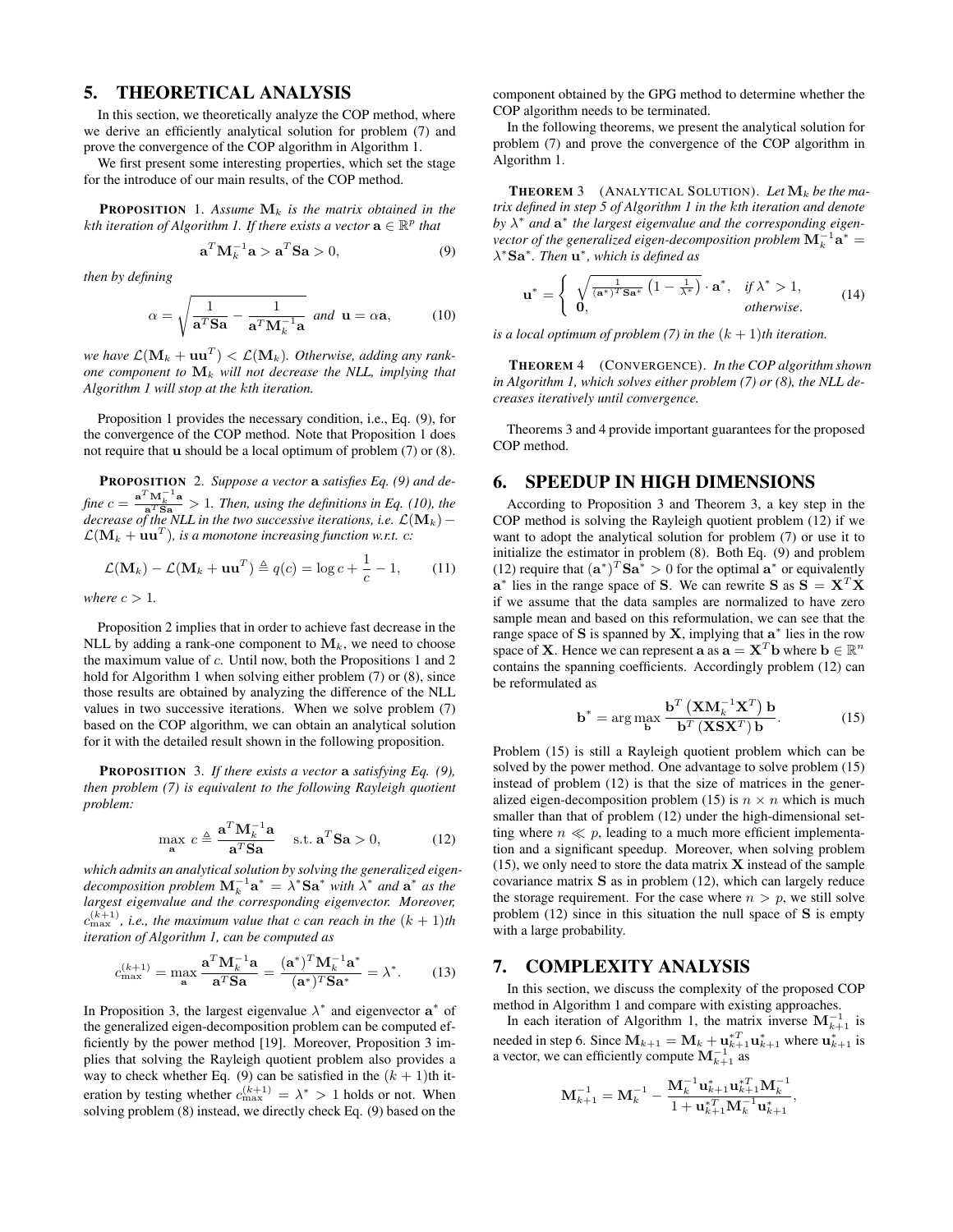which only needs  $O(p^2)$  operations because  $\mathbf{M}_k^{-1}$  has already been stored during the previous iteration. Step 3 in Algorithm 1 when we consider problem (7) needs to solve problem (12) or (15), whose complexity is  $O(\min(p^2, n^2))$ . When solving problem (8), the complexity of the GPG method is no more than  $O(p^2)$ , and when we adopt the optimal solution of problem (7) as the initialization, the GPG method will converge fast in considerably few iterations. Moreover, updating the diagonal matrix  $P_k$  in each iteration costs  $O(p^2)$ . In a word, the overall time complexity of the COP algorithm is  $O(rp^2)$  where r is the pre-defined rank satisfying  $r \ll p$ . Moreover, the storage requirement for the the two matrices (i.e., L and  $P$ ) in the COP algorithm is a linear function w.r.t.  $p$ , since we only need to keep the diagonal elements in  $P_k$  and the component vectors  $\{ \mathbf{u}_1^*, \cdots, \mathbf{u}_k^* \}.$ 

All the sparse inverse covariance estimation methods including [4, 6, 11, 24, 25, 16] use the first-order or second-order proximal methods to solve problem (2) where computing the inverse of a  $p \times p$  matrix  $\mathbf{\Theta}_k^{-1}$  is needed and costs  $O(p^3)$ . So the computational complexity of the COP method is lower than those of the aforementioned approaches. For the LGGM methods [5, 22, 15], which assume the inverse covariance has a sparse minus lowrank structure, they need to compute the inverse of  $p \times p$  matrices with  $O(p^3)$  cost and also need additional  $O(p^3)$  operations for the eigen-decomposition to update the low-rank part, making it have higher complexity than the proposed COP method. Moreover, as discussed before, the storage complexity of the COP algorithm is  $O(p)$  but those of the above approaches depend on the number of non-zero entries in  $\Theta$ , which could be  $O(p^2)$  in the worst case.

### 8. EXPERIMENTS

In this section, we conduct experiments on both synthetic and real-world datasets to evaluate the proposed COP method and the  $\ell_1$ -regularized COP method (COP- $\ell_1$ ).

#### 8.1 Experimental Settings

We compare with a number of state-of-the-art methods for the inverse covariance estimation problem, including the QUIC [16], Big-QUIC [17], BCDIC [26] and QUIC&Dirty [15] methods.<sup>1</sup> Among those methods, the QUIC, Big-QUIC and BCDIC methods are the state-of-the-art sparse inverse covariance estimation methods, while the QUIC&Dirty method is currently the most efficient algorithm for the LGGM problem. The implementations for the QUIC, Big-QUIC, BCDIC and QUIC&Dirty methods adopt the recommended settings as provided in their works and the Big-QUIC and BCDIC methods are parallelized with multiple cores. All the experiments are performed on a machine with dual 6-core Intel Xeon X5650 2.66GHz processor and 32GB RAM.

In the experiments, we split the data into a training set containing 90% of the samples and a test set with the rest samples. We use  $S_{train}$  to denote the sample covariance matrix on the training set and  $S_{test}$  as the sample covariance matrix on the test set. All the data are normalized such that the diagonal elements in both  $S_{train}$  and  $S_{test}$  are all ones. By following [16, 17, 26], we choose the regularization parameter  $\rho$  in problem (2) for the QUIC, Big-QUIC and BCDIC methods such that the estimated  $\hat{\Theta}$  contains approximately 10p non-zero elements. For the QUIC&Dirty method, we set its regularization parameter  $\rho_1$  for the sparse part to be  $\rho$ in problem (2) and choose another regularization parameter  $\rho_2$  for

the low-rank part from  $\{0.1, 1, 10\}$ . For the COP- $\ell_1$  method, we choose the best  $\gamma$  from the candidate set  $\{10^{-5}, 10^{-4}, \cdots, 10^{-1}\}.$ 

### 8.2 Experiments on Synthetic Data

In this section, we conduct experiments on synthetic data to test the performance of the proposed COP and COP- $\ell_1$  methods.

#### *8.2.1 Results on Small-Scale Data*

We first generate a dataset of small scale to test the correctness of the theoretical results presented in Section 5. In order to do this, we generate a matrix  $\mathbf{A} \in \mathbb{R}^{r^* \times p}$ , where  $r^* = 20$  and  $p = 100$ . Each entry in A is sampled from the standard normal distribution  $\mathcal{N}(0, 1)$ . Then we generate the sample covariance matrix  $S^*$  as  $({\bf S}^*)^{-1} = {\bf A}^T{\bf A} + {\bf I}$ . We estimate  $\hat{\bf \Theta}$  by solving problem (1) and compare the estimated  $\hat{\Theta}$  and  $(S^*)^{-1}$  to see whether they are exactly the same. In order to see the learned L, we suppose that the diagonal part P is known and set to be the ground truth, i.e., the identity matrix I.

Fig. 1 shows detailed results of the COP method. Fig. 1(a) depicts the change of the NLL values when increasing the the number of components or equivalently the iterations. Since we are aware of the ground truth of the inverse covariance, we can calculate the ground truth of the NLL value which is illustrated by the red dashed line. We see that the NLL of the COP algorithm decreases in almost a linear rate, and when the rank or equivalently the number of components reaches 20, which is the ground truth for the rank, the COP method exactly recovers the ground truth of the inverse covariance and the corresponding NLL value is equal to the ground truth. Hence, the COP algorithm stops at the 21st iteration by perfectly recovering the ground truth of the inverse covariance. Fig. 1(b) plots change of the  $\lambda^*$  against the rank. As expected, the value of  $\lambda^*$  decreases when increasing the rank and when the number of iterations reaches 21,  $\lambda^*$  becomes 1, which implies that Eq. (9) is no longer satisfied, leading to the termination of the COP algorithm. These observed results well match the theoretical results in Section 5.

#### *8.2.2 Results on Large-Scale Data*

Similar to the previous section, we generate a matrix  $\mathbf{A} \in \mathbb{R}^{r^* \times p}$ , where  $r^* = 100$  and each entry in **A** is sampled from the standard normal distribution  $\mathcal{N}(0, 1)$ . The true covariance  $S^*$  is generated in the same way as  $(S^*)^{-1} = A^T A + I$ . In this case, we generate  $n = 1000$  samples, which are stored in the data matrix  $\mathbf{X} \in \mathbb{R}^{n \times p}$ , from  $\mathcal{N}(\mathbf{0}, \mathbf{S}^*)$ . We vary p from 5,000 to 25,000 at an interval of 5, 000 to evaluate the performance of all the methods. Since the sparse inverse covariance estimation methods including the QUIC, Big-QUIC and BCDIC methods solve problem (2) and the QUIC&Dirty method solve the LGGM problem, the comparison among them is not straightforward. In order to make fair evaluations, we compare the running time of different methods when they achieve the same or comparable NLL on the test dataset and the method with the lowest running time is the most efficient one. Moreover, we compare the COP and COP- $\ell_1$  methods with the sparse inverse covariance estimation methods and the QUIC&Dirty method separately.

Table 1 shows the results by comparing the proposed COP and  $COP-\ell_1$  methods with the sparse inverse covariance estimation methods. In Table 1, there are seven groups of columns. The first group of columns denotes different settings for  $p$ . The second group shows the value of the regularization parameter  $\rho$  in problem (2), the number of non-zero (NNZ) entries in the estimated  $\Theta$ which is around  $10p$  by following experimental settings in the original works, and the NLL on the test data denoted by  $NLL_{te}$  for the

<sup>&</sup>lt;sup>1</sup>The codes for the QUIC, Big-QUIC and QUIC&Dirty methods can be downloaded from http://www.stat.ucdavis.edu/~chohsieh/ and that for the BCDIC method can be obtained at http://www. javierturek.com/software/.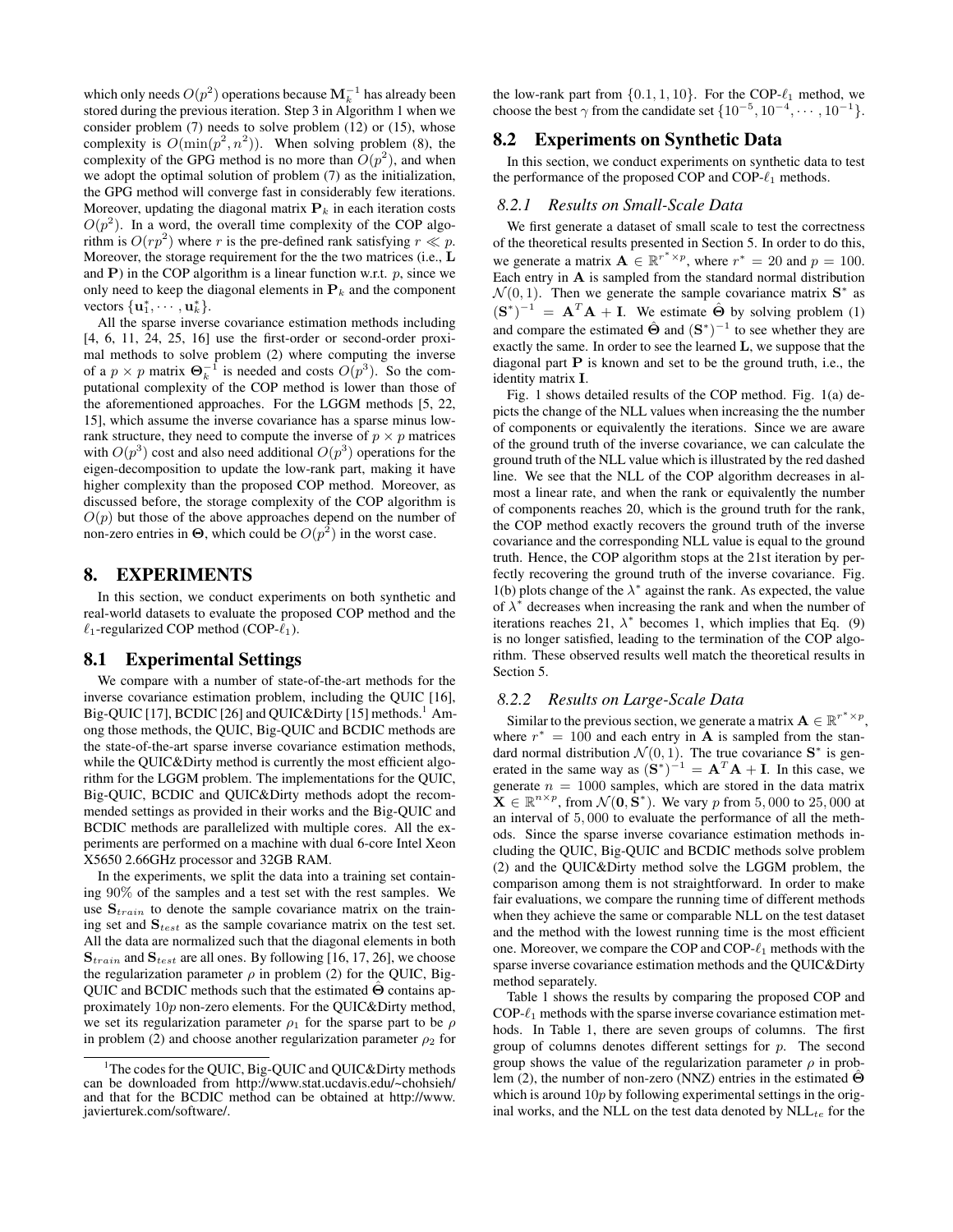

Figure 1: The detailed results of the COP method on a small-scale synthetic data.

Table 1: Comparison of the running time (in seconds) between the sparse inverse covariance estimation methods, i.e., QUIC, Big-QUIC, BCDIC, and the proposed methods, i.e., COP and  $COP-\ell_1$ , on synthetic data. The detailed settings for various methods are reported, including the setting of  $\rho$ , the number of non-zeros (NNZ), the rank r, the parameter  $\gamma$ , and the NLL on the test data denoted by  $NLL_{te}$ .

| Data                                       |                   | NNZ     | $NLL_{te}$ | OUIC   | Big-QUIC BCDIC |        |    | $NLL_{te}$ | <b>COP</b> |    |           | $NLL_{te}$ | $COP-\ell_1$ |
|--------------------------------------------|-------------------|---------|------------|--------|----------------|--------|----|------------|------------|----|-----------|------------|--------------|
| $p = 5,000$                                | $\parallel$ 0.218 | 51,296  | 4967.5     | 79.8   | 64.9           | 50.7   |    | 4965.3     | 15.0       | 14 | $10^{-5}$ | 4965.9     | 26.1         |
| $p = 10,000 \parallel 0.231$               |                   | 103,422 | 9959.3     | 271.8  | 234.8          | 191.4  | 16 | 9959.2     | 87.9       | 21 | $10^{-5}$ | 9959.4     | 136.7        |
| $p = 15,000 \parallel 0.239$               |                   | 153,454 | 14966.4    | 798.0  | 622.7          | 404.3  | 16 | 14966.0    | 200.9      | 20 | $10^{-5}$ | 14966.2    | 312.5        |
| $p = 20,000 \parallel 0.244 \quad 207,306$ |                   |         | 19970.1    | 1821.6 | 1349.0         | 696.3  | 17 | 19969.2    | 376.8      | 22 | $10^{-5}$ | 19968.9    | 584.3        |
| $p = 25,000 \parallel 0.248$ 258,850       |                   |         | 24980.3    | 4709.2 | 3828.2         | 1087.3 | 12 | 24980.1    | 401.0      | 15 | $10^{-5}$ | 24980.5    | 560.8        |

Table 2: Comparison of the running time (in seconds) between the QUIC&Dirty method and the proposed methods, i.e. COP and COP- $\ell_1$ , on synthetic data. The detailed settings for various methods are reported, including the setting of  $\rho_1$  and  $\rho_2$ , the rank r, the parameter  $\gamma$ , and the NLL on the test data denoted by NLL<sub>te</sub>. '-' indicates that the QUIC&Dirty method does not return a result after running over 5 hours for all choices of  $\rho_2 \in \{0.1, 1, 10\}$ .

| $\frac{1}{2}$ $\frac{1}{2}$ $\frac{1}{2}$ $\frac{1}{2}$ $\frac{1}{2}$ $\frac{1}{2}$ $\frac{1}{2}$ $\frac{1}{2}$ $\frac{1}{2}$ $\frac{1}{2}$ $\frac{1}{2}$ $\frac{1}{2}$ $\frac{1}{2}$ $\frac{1}{2}$ $\frac{1}{2}$ $\frac{1}{2}$ $\frac{1}{2}$ $\frac{1}{2}$ $\frac{1}{2}$ $\frac{1}{2}$ $\frac{1}{2}$ $\frac{1}{2}$ |                   |          |                   |                          |                  |                    |            |                  |                |                   |              |
|---------------------------------------------------------------------------------------------------------------------------------------------------------------------------------------------------------------------------------------------------------------------------------------------------------------------|-------------------|----------|-------------------|--------------------------|------------------|--------------------|------------|------------------|----------------|-------------------|--------------|
| Data                                                                                                                                                                                                                                                                                                                | $\rho_1$          | $\rho_2$ | $\text{NLL}_{te}$ | OUIC&Dirty               | $\boldsymbol{r}$ | $NLL_{te}$         | <b>COP</b> | $\boldsymbol{r}$ | $\sim$         | $NLL_{te}$        | $COP-\ell_1$ |
| $p = 5,000$                                                                                                                                                                                                                                                                                                         | $\parallel$ 0.218 |          | 4953.8            | 881.9                    | 16               | 4951.9             | 23.4       | 21               | $10^{-5}$      | 4942.3            | 40.3         |
| $p = 10,000 \parallel 0.231$                                                                                                                                                                                                                                                                                        |                   |          | 9945.8            | 2795.0                   | 24               | 9945.1             | 132.3      | 30               | $10^{-5}$      | 9946.1            | 197.5        |
| $p = 15,000 \parallel 0.239$                                                                                                                                                                                                                                                                                        |                   |          | 14941.3           | 8527.9                   | 33               | 14940.9            | 413.7      | 41               | $10^{-5}$      | 14941.5           | 645.6        |
| $p = 20,000 \parallel 0.244$                                                                                                                                                                                                                                                                                        |                   |          |                   |                          | 50               | $19910.6$   1121.1 |            |                  | $66 \t10^{-5}$ | 19911.7           | 1757.7       |
| $p = 25,000 \parallel 0.248$                                                                                                                                                                                                                                                                                        |                   |          |                   | $\overline{\phantom{a}}$ | 50               | 24918.0   1423.0   |            | 68               |                | $10^{-5}$ 24917.6 | 2202.9       |

QUIC, Big-QUIC and BCDIC methods. Since all the three methods solve the same problem (i.e., problem (2)), their NNZ's and  $NLL_{te}$ 's are nearly the same and thus we only report the results obtained from the BCDIC method. The third group reports the running time for the QUIC, Big-QUIC and BCDIC methods. The forth group of columns shows the learned rank r and the  $NLL_{te}$  of the COP method, and the fifth group reports its running time. Similarly, the last two columns show the results for the COP- $\ell_1$  method. From the results, the COP and COP- $\ell_1$  methods usually needs 10 to 20 components to achieve comparable  $NLL_{te}$  with those of the QUIC, Big-QUIC and BCDIC methods on all the synthetic datasets and the COP and COP- $\ell_1$  methods are always faster than other methods under all the settings.

The comparison results among the QUIC&Dirty, COP and COP-  $\ell_1$  methods are recorded in Table 2. Table 2 has a similar format to Table 1 and it shows all the detailed settings and the running time of the three methods. When  $p$  is lower than 20,000, the COP and  $COP-\ell_1$  methods are much more efficient than the QUIC&Dirty method when they achieve similar  $NLL_{te}$ . When p becomes larger, the QUIC&Dirty method cannot provide the estimation in reasonable time (i.e., 5 hours) and hence it can only handle medium-scale datasets. For the COP and COP- $\ell_1$  methods, we try larger ranks, i.e., 50, and they still obtain lower  $NLL_{te}$  in reasonable time.

By comparing Table 1 and Table 2, we find that the QUIC&Dirty method has slightly better testing NLL values than the sparse inverse covariance estimation methods when their regularization pa-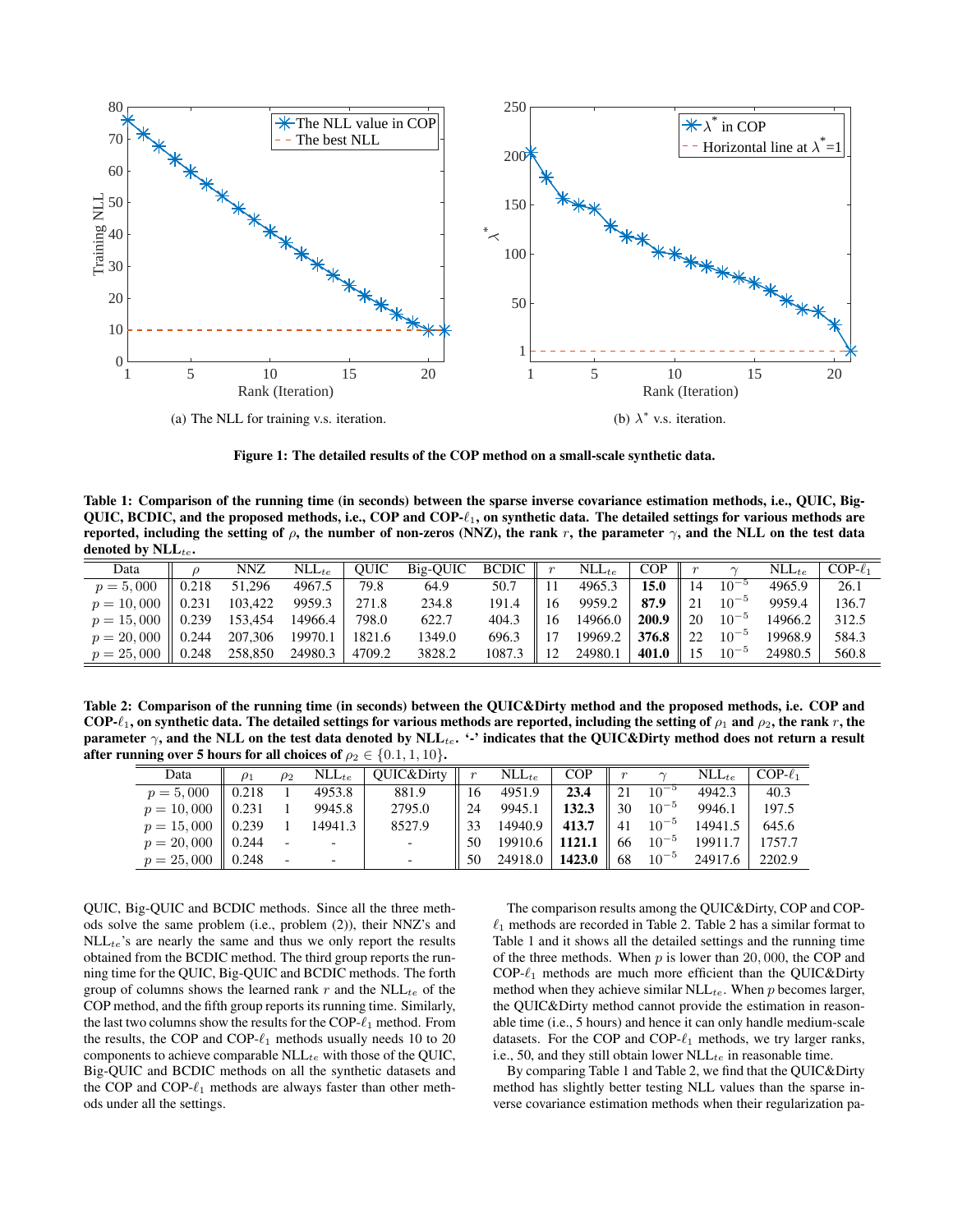

Figure 2: Detailed results on synthetic data when  $p = 5,000$ .

rameters, which control the sparsity, are set to the same value. This observation reveals that considering both the low-rank and sparse structure can fit the data better than purely sparse inverse covariance in these synthetic datasets. However, training the QUIC&Dirty method is much more computational expensive and hence it can hardly process large-scale data as shown in Table 2.

In Tables 1 and 2, the COP- $\ell_1$  method does not perform better than the non-regularized one, and it generally needs more ranks and running time to obtain comparable  $NLL_{te}$  with the COP method. This is probably because under the synthetic setting, the ground truth does not contain sparse components.

In addition, we provide more details for the COP method in Fig. 2 which plots iterative results of the COP method on synthetic data with  $p = 5,000$ . We set the total number of ranks to be 101 in this case. Fig. 2(a) plots the change of the NLL on the training data w.r.t. the number of iterations. Again, we find that the NLL on the training set decreases in a linear rate against the number of iterations. Fig. 2(b) shows the value of  $\lambda^*$  in each iteration and we see that  $\lambda^*$  becomes smaller iteratively while it is always larger than 1 even at the 101st iteration, implying that the algorithm can further proceed. Note that in this situation, the ground truth of the rank is 100 but the COP algorithm does not terminate at the 101st iteration. This is reasonable since under this setting where  $n \ll p$ , the sampling bias exists in the training data and hence the estimated components are not exactly the true components.

### 8.3 Experiments on Real-World Datasets

In this section, we conduct experiments on large-scale real-world datasets. We use four datasets from the Gridded Climate Data<sup>2</sup> and one stock dataset collected from the Yahoo finance<sup>3</sup>, which are also studied in [14]. The four climate datasets are: (1) the Northern Hemisphere EASE-Grid Weekly Snow Cover and Sea Ice Extent (Snow), which records the weekly snow cover in northern hemisphere on 1.0 latitude  $\times$  1.0 longitude grids from January, 1971 to December, 1995. Each grid is treated as an attribute. By removing invalid observations, the number of attributes  $p$  is 9, 148, and the number of samples  $n$  is 297; (2) the NCEP/NCAR Reanalysis air data (Air), which contains daily air temperature on the earth with 2.5 latitude  $\times$  2.5 longitude global grids. The number of attributes p is 10, 512 and by following [14] we use  $n = 1460$ records in year 2001; (3) the CPC Unified Gauge-Based Analysis of Daily Precipitation over CONUS (Precip), which focuses on the daily precipitation in USA. The valid data contains  $p = 13,610$ attributes and we use  $n = 3652$  observations from year 1997 to year 2006; (4) the NOAA's Outgoing Longwave Radiation (OLR) Daily Climate Data Record, which provides the OLR records on the earth. In this dataset,  $p$  equals 21, 720 and  $n$  is equal to 2903. For the Stock dataset, we collect  $p = 21,602$  stocks with daily closing price recorded in latest 300 days before Dec. 31, 2015.

Table 3 reports experimental results for the QUIC, Big-QUIC, BCDIC and QUIC&Dirty methods on all the datasets, while Table 4 gives the results of the COP and COP- $\ell_1$  methods. In Table 3, the QUIC, Big-QUIC and BCDIC methods, whose Θ's have about 10p non-zero entries, have much larger NLL's on the test data especially for the Snow, Air, and OLR datasets when comparing with the COP and COP- $\ell_1$  methods in Table 4. The QUIC&Dirty method has better  $NLL_{te}$  than the sparse inverse covariance estimation methods on the Snow and Air datasets, but it fails to learn the model on the larger Precip, OLR and Stock datasets in reasonable time. Under all the settings, we set the rank of the COP method to be 5, which is good enough to obtain lower NLL's on all the test data, and we choose the model parameters for the COP- $\ell_1$  method to obtain similar testing NLL's to the COP method. According to Table 4, in most settings, the COP method not only has better  $NLL_{te}$  than the COP- $\ell_1$  method but also performs faster. The exceptions are that on the OLR dataset, the COP- $\ell_1$  method has better predictive performance and that it is slightly faster on the Stock dataset.

Moreover, we provide some additional results for the QUIC, Big-QUIC and BCDIC methods on the Snow, Air, OLR and Stock datasets in Table 5, where their regularization parameters  $\rho$ 's are selected such that the resulting estimators can achieve comparable

<sup>&</sup>lt;sup>2</sup>http://www.esrl.noaa.gov/psd/data/gridded/

<sup>3</sup> http://finance.yahoo.com/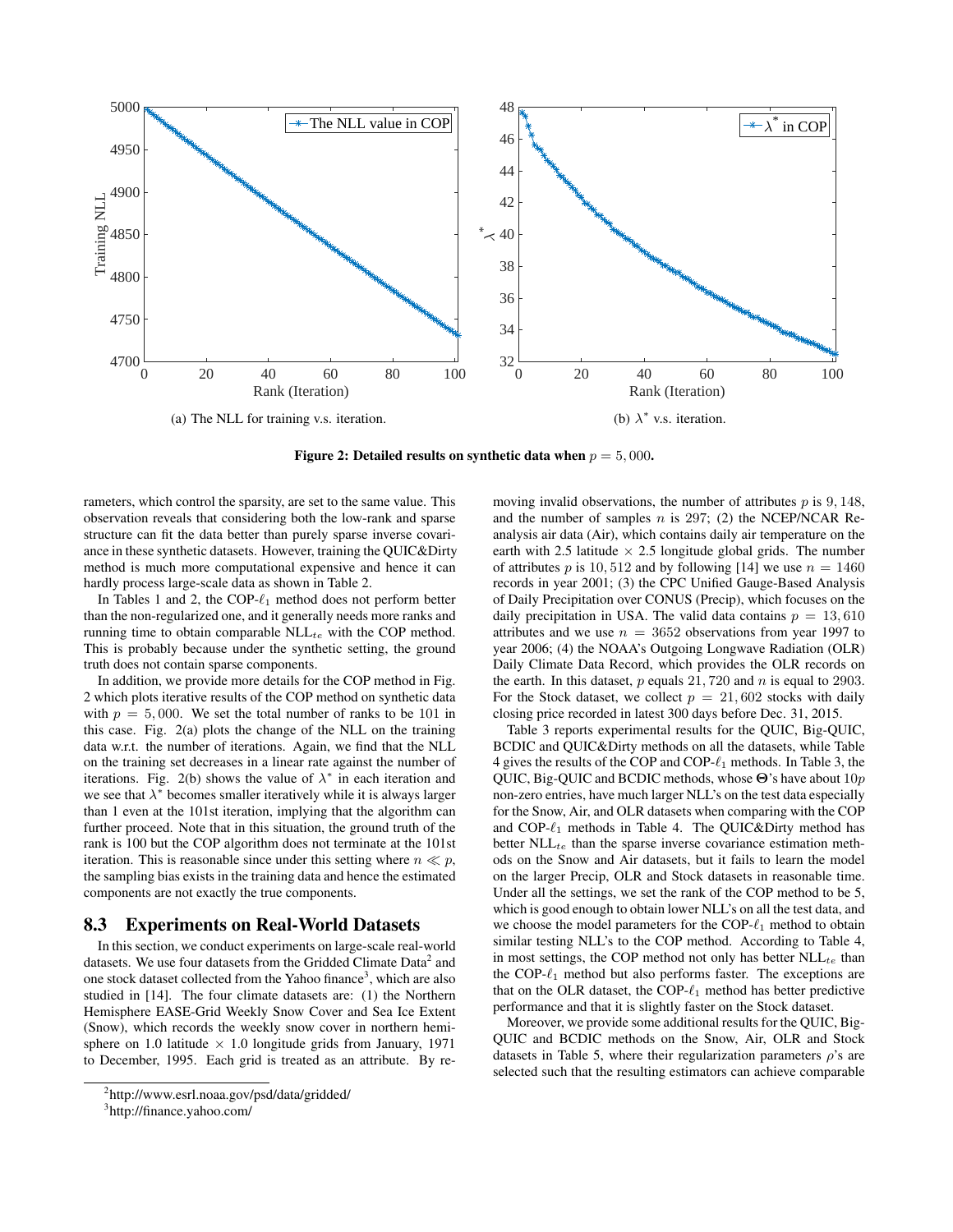Table 3: Comparison of the running time (in seconds) for the QUIC, Big-QUIC, BCDIC and QUIC&Dirty methods on real-world data. The NNZ's for the QUIC, Big-QUIC and BCDIC methods are around  $10p$  by choosing their regularization parameter  $\rho$ . '-' indicates that the corresponding methods do not return a result after running over 5 hours for all choices of  $\rho_2 \in \{0.1, 1, 10\}$ .

| Data       |                          |       | <b>NNZ</b> | $NLL_{te}$ | <b>OUIC</b> | Big-OUIC BCDIC |       | $\rho_1$ | $\rho_2$                 | $NLL_{te}$               | <b>OUIC&amp;Dirty</b>    |
|------------|--------------------------|-------|------------|------------|-------------|----------------|-------|----------|--------------------------|--------------------------|--------------------------|
| Snow       | 9.148                    | 0.982 | 108,246    | 10639.1    | 282.3       | 243.5          | 72.0  | 0.982    | 10                       | 10439.0                  | 3174.2                   |
| Air        | 10.512                   | 0.975 | 105,636    | 12250.3    | 660.5       | 539.4          | 129.1 | 0.975    | 10                       | 11965.7                  | 7060.8                   |
| Precip     | 13.610 $\parallel$ 0.820 |       | 132,200    | 13992.1    | 1680.9      | 1213.6         | 483.0 | 0.820    |                          |                          |                          |
| <b>OLR</b> | 21.720                   | 0.988 | 223.936    | 25647.9    | 3650.2      | 2989.0         | 544.2 | 0.988    |                          |                          |                          |
| Stock      | 21.602                   | 0.985 | 221,053    | 24814.7    | 3990.6      | 3212.7         | 634.1 | 0.985    | $\overline{\phantom{0}}$ | $\overline{\phantom{0}}$ | $\overline{\phantom{0}}$ |

Table 4: Comparison of the running time (in seconds) for the COP and COP- $\ell_1$  methods on real-world data.

| Data       |                | $NLL_{te}$                        | <b>COP</b>  | $\boldsymbol{r}$ |           | $NLL_{te}$        | $COP-\ell_1$ |
|------------|----------------|-----------------------------------|-------------|------------------|-----------|-------------------|--------------|
| Snow       | 9,148          | $5\quad 9162.3$                   | 20.7        | - 6              | $10^{-5}$ | 9167.9            | 30.2         |
| Air        | 10,512         | $5\quad 10635.2$                  | 28.2        | $\parallel$ 6    | $10^{-5}$ | 10651.6           | 41.5         |
| Precip     | $13,610$       | $5$ 13901.5                       | 50.6 $\ $ 6 |                  | $10^{-5}$ | 13921.9           | 65.7         |
| <b>OLR</b> | 21,720         | 5 21754.0 $\vert$ 125.1 $\vert$ 5 |             |                  |           | $10^{-4}$ 21753.9 | 148.5        |
|            | Stock $21.602$ | 5 21632.6 122.8 4                 |             |                  |           | $10^{-4}$ 21652.1 | 120.3        |

Table 5: Comparison of the running time (in seconds) for the QUIC, Big-QUIC and BCDIC methods on the Snow, Air, OLR and Stock datasets when decreasing  $\rho$  to obtain more non-zero elements.

| Data $\parallel$ |                    | NNZ.                                                                                                                                                                     | $NLL_{te}$       | <b>OUIC</b> | Big-OUIC BCDIC |        |
|------------------|--------------------|--------------------------------------------------------------------------------------------------------------------------------------------------------------------------|------------------|-------------|----------------|--------|
|                  | Snow $\vert$ 0.950 | 568,402 ( $\approx$ 50p)                                                                                                                                                 | 9404.0           | 1604.3      | 1253.6         | 429.8  |
|                  | Air $\Big  0.910$  | 406,888 ( $\approx 40p$ )                                                                                                                                                | 10646.7   2117.0 |             | 1542.3         | 594.9  |
|                  |                    |                                                                                                                                                                          |                  |             | 13725.0        | 3248.2 |
|                  |                    | OLR $\begin{array}{ l l l l l } 0.950 & 940,100 \approx 45p & 24180.9 & 15557.2 \\ \hline \text{Stock} & 0.950 & 928,147 \approx 45p & 23990.6 & 17209.1 \\ \end{array}$ |                  |             | 14632.4        | 3785.5 |

NLL's on the test data with those of the COP and COP- $\ell_1$  methods.<sup>4</sup> Table 5 does not include the Precip data, because the result reported in Table 3 is already comparable to those of the COP and COP- $\ell_1$ methods. Under this setting, the QUIC&Dirty method still can not return any result in 5 hours and so it is not included. From the results, we can see that in order to achieve lower NLL's on the test set of the four datasets, the numbers of the non-zero entries in their estimators become larger and as a consequence, the running time of the three methods significantly increases, which again demonstrates the efficiency of the proposed COP and COP- $\ell_1$  methods.

# 9. CONCLUSION

In this paper, we proposed an efficient component pursuit (COP) method and its  $\ell_1$ -regularized variant for the large-scale inverse covariance estimation problem by assuming that the inverse covariance is a combination of a low-rank matrix and a diagonal matrix. Both theoretical analysis and empirical evaluations demonstrate the effectiveness and efficiency of the proposed methods when compared with the state-of-the-art methods.

As a future direction, we are interested in applying the COP methods to more large-scale applications, e.g., the gene expression data, where there exists inherent low-rank structure among the features. Another future direction is to extend the COP method to deal with more complex structure in the inverse covariance estimation problem, e.g., the low-rank plus block diagonal structure, since in many applications such as financial analysis, the group information among features is available as a priori information.

### Acknowledgments

This research was partially supported by NSF IIS-1250985, NSF IIS-1407939, NIH R01AI116744 and NSFC 61305071.

### **References**

- [1] F. Bach, J. Mairal, and J. Ponce. Convex sparse matrix factorizations. *arXiv preprint arXiv:0812.1869*, 2008.
- [2] M. T. Bahadori, Q. R. Yu, and Y. Liu. Fast multivariate spatiotemporal analysis via low rank tensor learning. In *Advances in Neural Information Processing Systems*, pages 3491–3499, 2014.
- [3] O. Banerjee, L. El Ghaoui, and A. d'Aspremont. Model selection through sparse maximum likelihood estimation for multivariate Gaussian or binary data. *Journal of Machine Learning Research*, 9:485–516, 2008.
- [4] O. Banerjee, L. E. Ghaoui, A. d'Aspremont, and G. Natsoulis. Convex optimization techniques for fitting sparse Gaussian graphical models. In *Proceedings of the International Conference on Machine learning*, pages 89–96, 2006.
- [5] V. Chandrasekaran, P. A. Parrilo, and A. S. Willsky. Latent variable graphical model selection via convex optimization. *The Annals of Statistics*, 40(4):1935–1967, 2012.
- [6] A. d'Aspremont, O. Banerjee, and L. El Ghaoui. First-order methods for sparse covariance selection. *SIAM Journal on Matrix Analysis and Applications*, 30(1):56–66, 2008.
- [7] J. Fan, F. Han, and H. Liu. Page: Robust pattern guided estimation of large covariance matrix. Technical report, Technical report, Princeton University, 2014.

 $^{4}\rho$  with a value smaller than 0.95 on the Snow, OLR and Stock datasets will lead to memory exceeded problem for the three methods and hence we just set  $\rho$  to be 0.95.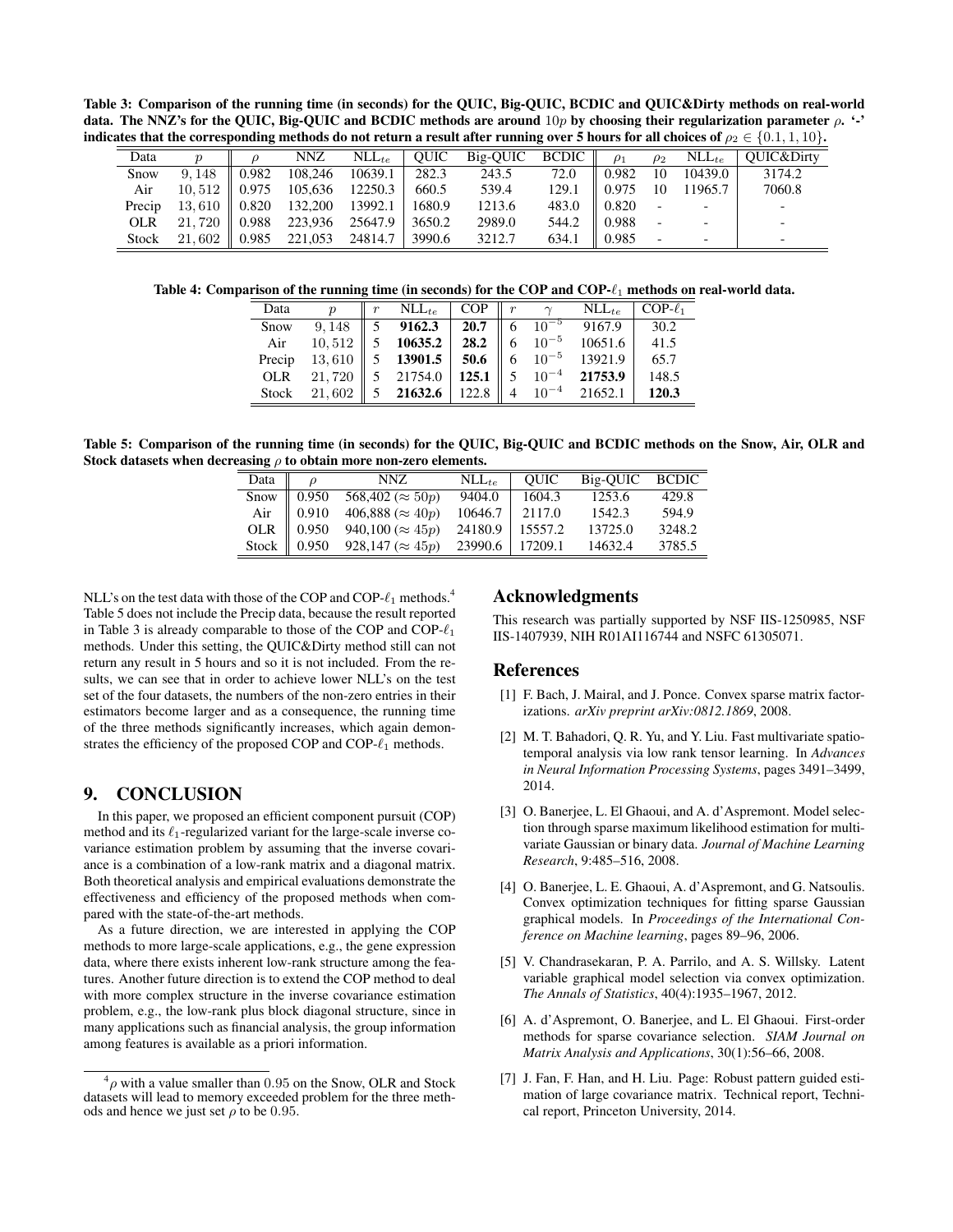- [8] J. Fan, Y. Liao, and H. Liu. An overview on the estimation of large covariance and precision matrices. *arXiv preprint arXiv:1504.02995*, 2015.
- [9] J. Fan, Y. Liao, and M. Mincheva. High dimensional covariance matrix estimation in approximate factor models. *Annals of Statistics*, 39(6):3320, 2011.
- [10] J. Fan, Y. Liao, and M. Mincheva. Large covariance estimation by thresholding principal orthogonal complements. *Journal of the Royal Statistical Society: Series B (Statistical Methodology)*, 75(4):603–680, 2013.
- [11] J. Friedman, T. Hastie, and R. Tibshirani. Sparse inverse covariance estimation with the graphical lasso. *Biostatistics*, 9(3):432–441, 2008.
- [12] P. Gong, C. Zhang, Z. Lu, J. Z. Huang, and J. Ye. A general iterative shrinkage and thresholding algorithm for non-convex regularized optimization problems. In *Proceedings of the International Conference on Machine Learning*, 2013.
- [13] L. Han, G. Song, G. Cong, and K. Xie. Overlapping decomposition for causal graphical modeling. In *Proceedings of the ACM SIGKDD International Conference on Knowledge Discovery and Data Mining*, pages 114–122, 2012.
- [14] C.-J. Hsieh, I. S. Dhillon, P. Ravikumar, and A. Banerjee. A divide-and-conquer procedure for sparse inverse covariance estimation. In *Advances in Neural Information Processing Systems*, 2012.
- [15] C.-J. Hsieh, I. S. Dhillon, P. K. Ravikumar, S. Becker, and P. A. Olsen. QUIC & DIRTY: A quadratic approximation approach for dirty statistical models. In *Advances in Neural Information Processing Systems*, pages 2006–2014, 2014.
- [16] C.-J. Hsieh, I. S. Dhillon, P. K. Ravikumar, and M. A. Sustik. Sparse inverse covariance matrix estimation using quadratic approximation. In *Advances in Neural Information Processing Systems*, pages 2330–2338, 2011.
- [17] C.-J. Hsieh, M. A. Sustik, I. S. Dhillon, P. K. Ravikumar, and R. Poldrack. BIG & QUIC: Sparse inverse covariance estimation for a million variables. In *Advances in Neural Information Processing Systems*, pages 3165–3173, 2013.
- [18] I. Jolliffe. *Principal Component Analysis*. Wiley Online Library, 2002.
- [19] C. Lanczos. An iteration method for the solution of the eigenvalue problem of linear differential and integral operators. *Journal of Research of the National Bureau of Standards*, 45(4):255–282, 1950.
- [20] H. Li and Z. Lin. Accelerated proximal gradient methods for nonconvex programming. In *Advances in Neural Information Processing Systems*, pages 379–387, 2015.
- [21] Z. Lu. Smooth optimization approach for sparse covariance selection. *SIAM Journal on Optimization*, 19(4):1807–1827, 2009.
- [22] S. Ma, L. Xue, and H. Zou. Alternating direction methods for latent variable gaussian graphical model selection. *Neural Computation*, 25(8):2172–2198, 2013.
- [23] R. Mazumder and T. Hastie. Exact covariance thresholding into connected components for large-scale graphical lasso. *Journal of Machine Learning Research*, 13(1):781– 794, 2012.
- [24] F. Oztoprak, J. Nocedal, S. Rennie, and P. A. Olsen. Newtonlike methods for sparse inverse covariance estimation. In *Advances in Neural Information Processing Systems*, pages 755– 763, 2012.
- [25] B. Rolfs, B. Rajaratnam, D. Guillot, I. Wong, and A. Maleki. Iterative thresholding algorithm for sparse inverse covariance estimation. In *Advances in Neural Information Processing Systems*, pages 1574–1582, 2012.
- [26] E. Treister and J. S. Turek. A block-coordinate descent approach for large-scale sparse inverse covariance estimation. In *Advances in Neural Information Processing Systems*, pages 927–935, 2014.
- [27] R. Yu, D. Cheng, and Y. Liu. Accelerated online low rank tensor learning for multivariate spatiotemporal streams. In *Proceedings of the 32nd International Conference on Machine Learning*, pages 238–247, 2015.
- [28] M. Yuan and Y. Lin. Model selection and estimation in the Gaussian graphical model. *Biometrika*, 94(1):19–35, 2007.
- [29] H. Zou, T. Hastie, and R. Tibshirani. Sparse principal component analysis. *Journal of Computational and Graphical Statistics*, 15(2):265–286, 2006.

# APPENDIX

# A. PROOF OF THEOREM 1

**Proof.** For problem (7), the derivative and the Hessian of  $f(\mathbf{u})$  can be calculated as

$$
\nabla_{\mathbf{u}}f = -\frac{2\mathbf{M}_k^{-1}\mathbf{u}}{1 + \mathbf{u}^T \mathbf{M}_k^{-1}\mathbf{u}} + 2\mathbf{S}\mathbf{u}
$$
 (16)

$$
\nabla_{\mathbf{u}}^2 f = -\frac{2(1 + \mathbf{u}^T \mathbf{M}_k^{-1} \mathbf{u}) \mathbf{M}_k^{-1} - 4 \mathbf{M}_k^{-1} \mathbf{u} \mathbf{u}^T \mathbf{M}_k^{-1}}{(1 + \mathbf{u}_k^T \mathbf{M}_k^{-1} \mathbf{u}_k)^2} + 2\mathbf{S}
$$
  
= 
$$
\frac{4 \mathbf{M}_k^{-1} \mathbf{u} \mathbf{u}^T \mathbf{M}_k^{-1}}{(1 + \mathbf{u}^T \mathbf{M}_k^{-1} \mathbf{u})^2} + 2\mathbf{S} - \frac{2}{1 + \mathbf{u}^T \mathbf{M}_k^{-1} \mathbf{u}} \mathbf{M}_k^{-1}.
$$
 (17)

It is easy to see that  $\frac{2}{1+\mathbf{u}^T \mathbf{M}_k^{-1} \mathbf{u}} < 2$ , since  $\mathbf{M}_k^{-1}$  is positivedefinite and  $\mathbf{u}^T \mathbf{M}_k^{-1} \mathbf{u} > 0$  for any vector **u**. If  $\mathbf{S} \succeq \mathbf{M}_k^{-1}$ , it is easy to see that the hessian  $\nabla_u^2 f \succeq 0$  and  $f(u)$  is convex w.r.t. u. However, under the high-dimensional case where S is positive semidefinite but not positive definite due to  $n \ll p$ , 2S –  $\frac{2}{1+\mathbf{u}^T \mathbf{M}_k^{-1} \mathbf{u}} \mathbf{M}_k^{-1}$  is not positive semi-definite and it contains at least  $p - n$  negative eigenvalues. Moreover, the first term in the right-hand side of Eq. (17) is only a rank-one matrix. So  $\nabla_u^2 f$  is not positive semidefinite and hence  $f(\mathbf{u})$  is a non-convex function w.r.t.  $\mathbf{u}$ .

# B. PROOF OF THEOREM 2

Proof. The proof of Theorem 2 follows directly from the Proposition 4 in [1].  $\Box$